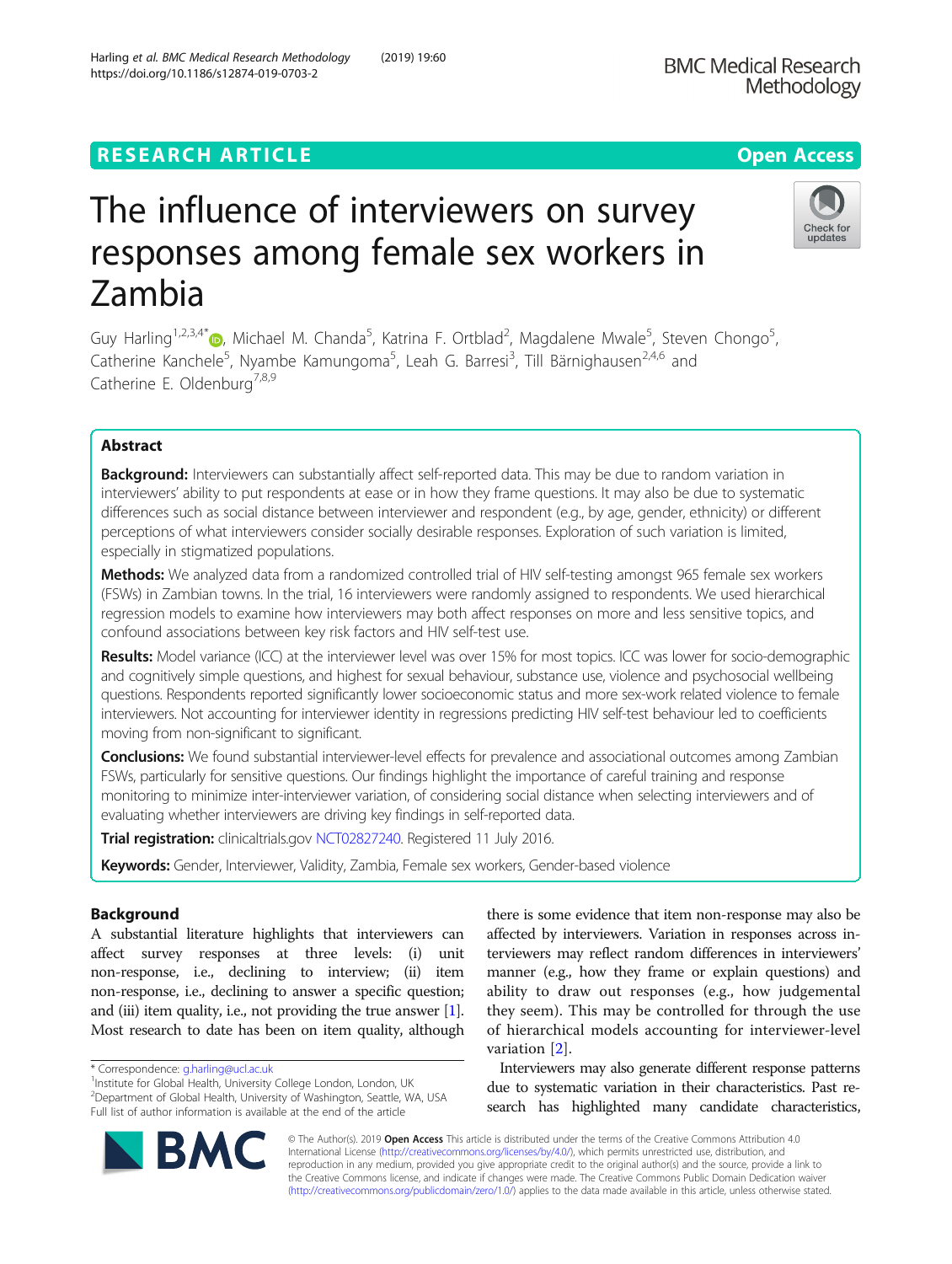including gender, age, race/ethnicity, socioeconomic status (SES), research experience and personality [\[3](#page-10-0)]. Several theories posit how characteristics of the interviewer alone, or of the interviewer-respondent dyad, may affect responses. First, social distance theory suggests that when interviewers and respondents are similar, response rates and item quality should be higher, due to respondents being more at ease and more likely to be honest [\[4](#page-10-0)]. Second, social desirability theory suggests that respondents are likely to match their responses to what they believe the interviewer believes or wants to hear [[5](#page-10-0)]. Finally, *social role* theory suggests that interviewer effects may be different for different types of question, with a particularly strong effect when asking about topics linked to roles expected to be espoused by interviewers, e.g., reporting more caring behaviour to female interviewers, reporting less racism to ethnic minority interviewers [[6](#page-10-0)].

These theories can be illustrated with the example of gender [[7\]](#page-10-0). Social distance theory predicts that responses will be more accurate for same-gender pairings for both male and female respondents. Social desirability theory in contrast predicts responses will vary by interviewer gender alone [\[8](#page-10-0)]. If both theories apply, we would expect to see an interaction of interviewer and respondent genders to generate four levels of response (male-male, male-female, female-male and female-female). Finally, social role theory predicts that differences between male and female interviewers would be greatest for those questions with the strongest gender expectations, e.g., greater reporting of caring behaviour to female interviewers.

Empirically, female interviewers appear to be considered more sympathetic, less judgmental and less threatening for a broad range of interview types [\[3](#page-10-0), [9](#page-10-0)–[11](#page-11-0)]. There is also evidence that same-gender interviewers elicit more responses, in particular to sensitive questions; i.e., those questions on which respondents believe they are most likely to be judged for their response [\[7](#page-10-0), [12,](#page-11-0) [13\]](#page-11-0). Perhaps as a result, most studies find that female interviewers elicit more responses from female respondents, although the literature on male-male interviews is more mixed [[3](#page-10-0), [11](#page-11-0), [14](#page-11-0), [15\]](#page-11-0).

Systematic interviewer variation in response for self-reported surveys has long been recognized for public health outcomes [[12](#page-11-0)]. Interviewer gender is frequently considered, particularly for sexual behaviour questions, with a wide range of response patterns seen. These include an increased willingness for men to report sexual behaviours to women  $[14]$  $[14]$ , for everyone to report sexual behaviours to same-sex interviewers [\[16](#page-11-0)] and for male military personnel in the Dominican Republic to report more sexual activity, but less alcohol use and sexual coercion, to female interviewers [[17\]](#page-11-0).

Within sub-Saharan Africa, findings on interviewer impact for sexual behaviour questions are also mixed, again largely focused on gender. One Ghanaian study found that men did not report differentially by interviewer gender; but women reported more prior sexual activity and concern about AIDS to male interviewers, and more often that condoms spoil sex to females [[18\]](#page-11-0). In contrast, a study in South Africa found no effects for female respondents, but that men reported more sexual partners to female interviewers, and lower-risk behaviours to older interviewers [\[19](#page-11-0)]. A smaller Ghanaian cross-over study (respondents talking with both male and female interviewers) found no significant results [[20](#page-11-0)].

The impact of interviewer characteristics has also been considered for gender-based violence (GBV) and intimate partner violence (IPV) questions [[21\]](#page-11-0). Violence prevalence may be underreported due to reticence on the part of the interviewer or respondent to discuss the topic, due to low privacy, expected social roles or distress generated [\[22](#page-11-0), [23\]](#page-11-0). Since some of these mechanisms may be gendered, some studies have ad-justed for interviewer effects when measuring IPV [\[24](#page-11-0), [25\]](#page-11-0). Explicit evaluation of gender-of-interviewer effects is limited, although a race-of-interviewer study for Africa-American respondents in the USA found little impact on IPV disclosure [[26\]](#page-11-0).

While interviewer effects have been examined in Africa, we are not aware of any work considering highly stigmatized populations, particularly when asking about potentially stigmatizing behaviours. However, these may be exactly the respondent populations and topics most likely to craft responses to fit narratives that either they have about themselves, or that they believe interviewers to have about them. We therefore analysed how the identities and characteristics of interviewers affected both risk factor prevalence and measures of association between variables in a survey of sexual and other experiences amongst female sex workers (FSWs) in three Zambian transit towns.

# **Methods**

We used data from the Zambian Peer Educators for HIV Self-Testing (ZEST) study, a cluster randomized trial of the impact of HIV self-testing provision among FSWs in Chirundu, Livingstone and Kapiri Mposhi [[27,](#page-11-0) [28](#page-11-0)]. Peer educators, who were current or former FSWs, were recruited from existing female sex worker organizations operating in the study towns. Each peer educator recruited six women into the trial. Eligibility criteria were: (i) primarily living in one of the towns; (ii) being at least 18 years old; (iii) reporting exchanging sex for money, goods or other items of value at least once in the prior month; (iv)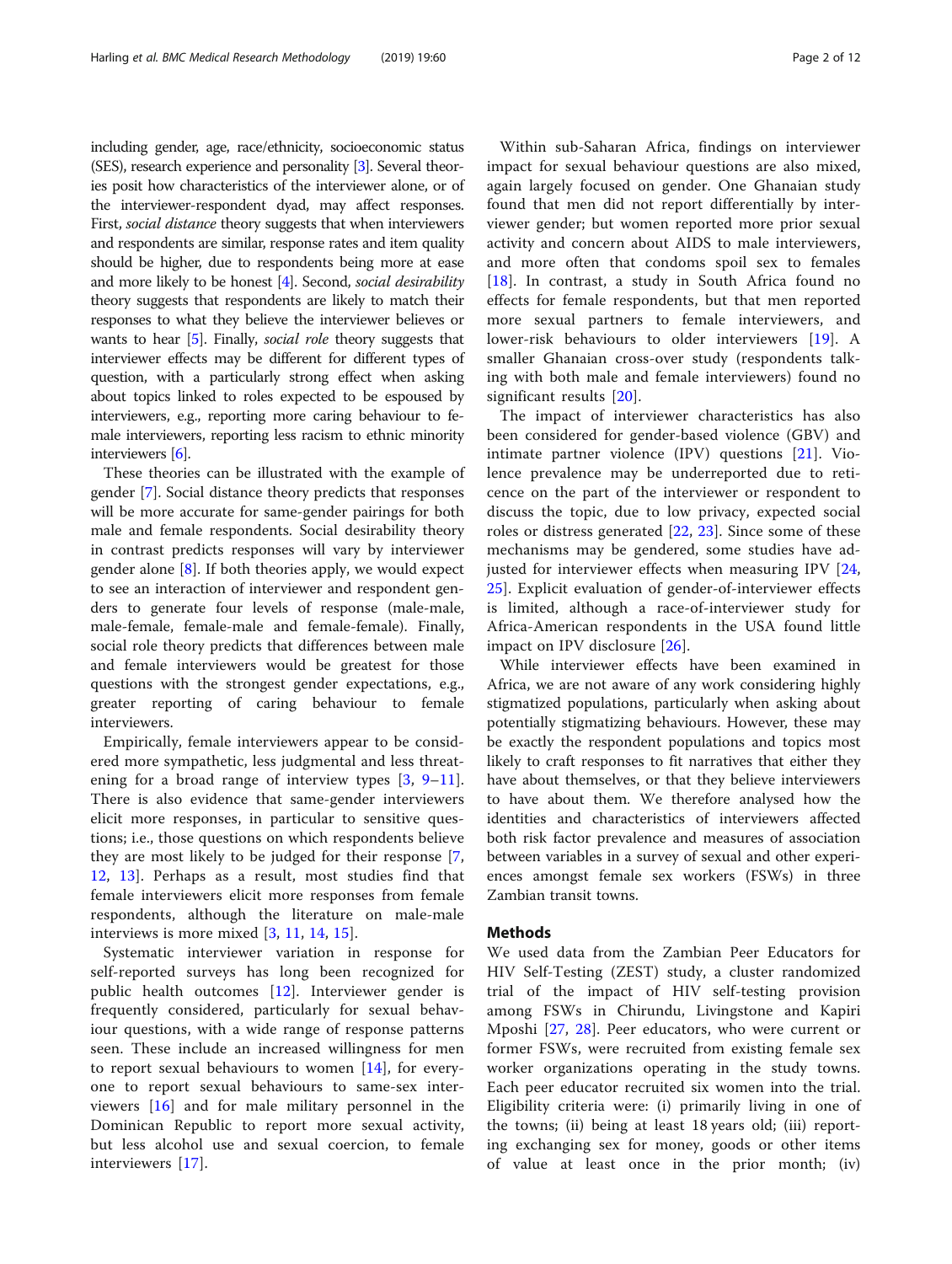self-reporting either being HIV negative or of unknown serostatus; and (v) not having tested for HIV in the past 3 months. Peer educators referred potential participants from within their social networks to study staff who screened them for eligibility first by phone and then in-person by study staff. Respondents received 50 Zambian Kwacha (ZMW; ~US\$5) per interview they completed and no incentive for participation in peer educator sessions; peer-educators were paid for their participation [\[27\]](#page-11-0). The study was reviewed by the Institutional Review Boards at the Harvard T.H. Chan School of Public Health in Boston, USA and ERES Converge in Lusaka, Zambia. Written informed consent was obtained from all participants.

The baseline survey lasted an average of 35 min. Each survey was conducted by a research assistant recruited locally, in the local language chosen by the respondent. Data were collected through a face-to-face, computer-assisted personal interview (CAPI) at a private and convenient location, using a tablet computer and the CommCare (Dimagi Inc., Cambridge, MA) electronic data capture platform. There were follow-up interviews at one and 4 months post-baseline.

Research assistants were hired in each town. Desirable qualifications included substantial education (preferably including some tertiary attendance), computer literacy and experience of working with FSWs. Many of those hired had past experiences working with FSWs through the Corridors of Hope project [[29\]](#page-11-0). Assignment of research assistant interviewers to respondents was random at the level of the peer educator, within each town, and this assignment of peer educators to research assistants was made prior to study commencement.

We considered 80 variables captured in the baseline survey, ranging from non-sensitive to highly sensitive questions, in four overarching categories: (i) socio-demographics; (ii) sex work; (iii) sexual behaviour and health; and (iv) other HIV risk factors – including history of abuse, substance use, interactions with law enforcement and psychosocial wellbeing (depression, HIV stigma, social support and self-efficacy). Tables [1,](#page-3-0) [2](#page-4-0), [3](#page-6-0) and [4](#page-7-0) contain a detailed list of variables. We also considered self-reported testing for HIV since baseline at one-month follow-up, and testing in the past month at four-month follow-up.

## Statistical analyses

We described how survey responses varied according to the gender of the interviewer, testing for significant differences using Wilcoxon Rank-Sum and  $\chi^2$  tests for continuous/ordinal and nominal categorical data respectively. We then conducted multilevel regression analysis for each outcome, with respondents nested within interviewers, using the appropriate link function for each outcome. We first ran models that contained fixed effects for study site and random intercepts for interviewer identity, and recorded the intraclass correlation coefficient (ICC) at the interviewer level, i.e. the proportion of model variance explained by interviewer identity. ICC was calculable for linear and logistic models, but not for Poisson or ordered logistic ones. Additional file [1:](#page-10-0) Table S1 details model forms for all variables.

We then ran models with an indicator variable for female gender to test for systematic differences in response by gender of interviewer. We did not adjust for respondent covariates other than study site and interviewer since interviewers were randomly assigned (within study sites), and thus other factors should not change any associations seen between interviewer gender and self-reported variables. From each regression model we estimated prevalences for male and female interviewers based on marginal predicted values from regression coefficients. Given that we were conducting many tests of the same hypothesis, i.e., that responses for each variable differed by interviewer gender, we adjusted all  $p$ -values for multiple testing using the Benjamini-Hochberg methodology [[30\]](#page-11-0). We conducted a sensitivity analysis modelling all bivariate associations as three-level models additionally including random intercepts for peer educator identity.

Finally, we considered how adjustment for interviewer identity and gender affected measures of association between key covariates (study arm, age, past abuse) and subsequent HIV self-testing, to evaluate whether variation in responses by interviewer gender also affected measures of association between multiple measures. In line with the ZEST primary outcomes analysis [\[28\]](#page-11-0), we ran generalized linear models with a Poisson distribution and log link, and standard errors robust to heteroskedasticity. For each combination of exposure (study arm, age in categories – < 25, 25–29, 30–34,  $\geq$ 35 – and baseline reports of adult physical and sexual abuse) and outcome (recent HIV testing at one and 4 months), we ran three models: (i) just containing fixed effects for study arm and site; (ii) adding random effects for interviewer identity; and (iii) adding a fixed effect for female vs. male interviewer. Statistical analyses were run in Stata version 13 (College Station, TX).

# Results

The ZEST baseline sample consisted of 965 FSWs interviewed by 9 male and 7 female interviewers (all with 60 respondents bar one with 65). There were equal numbers of male and female interviewers in Chirundu (two of each), more female than male in Kapiri Mposhi (three vs one) and more male than female in Livingstone (six vs two). Interviewer ages ranged from 25 to 45 (median: 35, interquartile range [IQR]: 31.5–38). The socio-demographic and behavioural composition of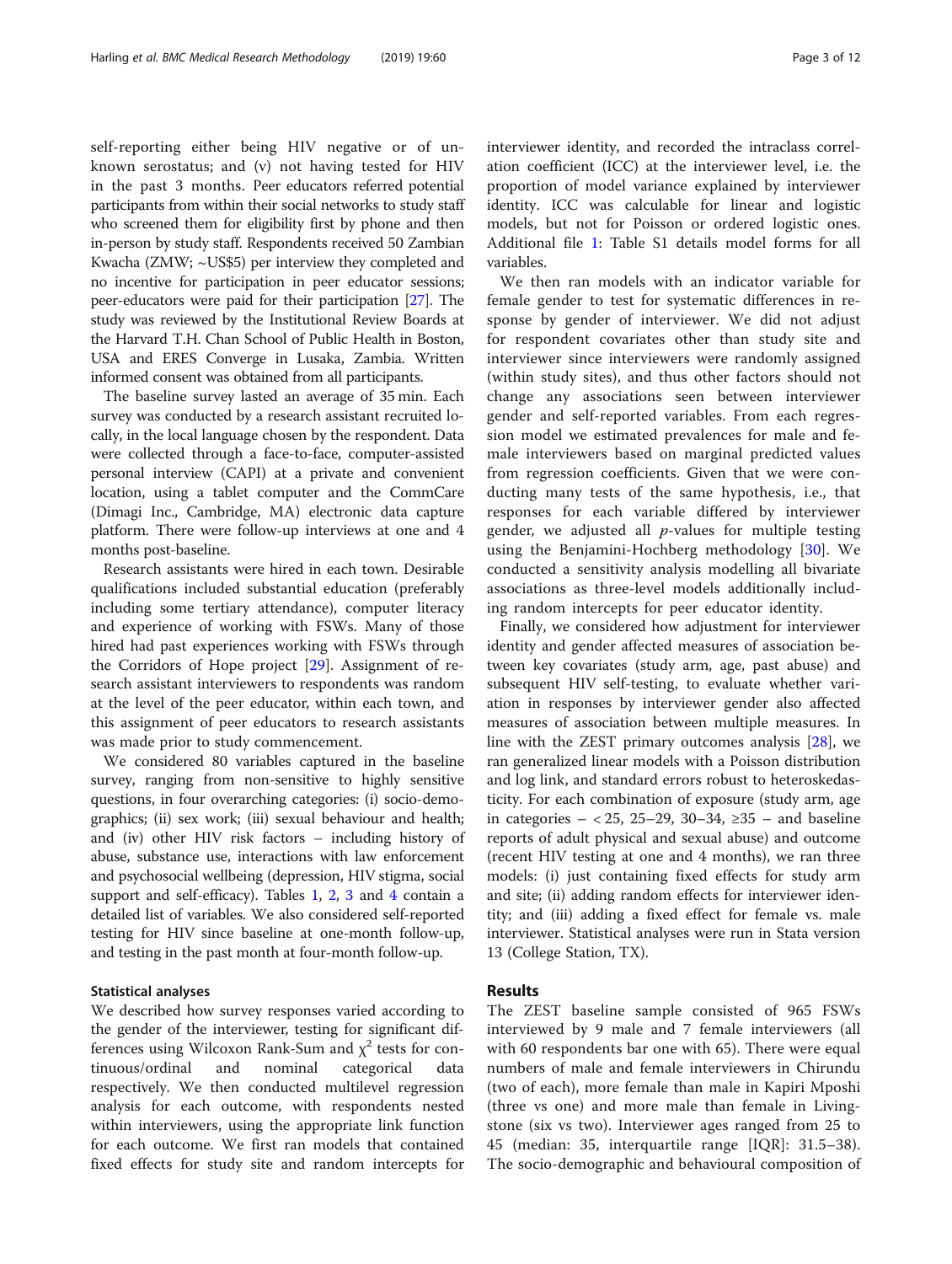|                                          | Univariate  |                  |                  | Bivariate regression b |                      |            |  |  |
|------------------------------------------|-------------|------------------|------------------|------------------------|----------------------|------------|--|--|
|                                          | $\mathbb N$ | % / Median [IQR] | ICC <sup>c</sup> | Male<br><b>IVR</b>     | Female<br><b>IVR</b> | $p$ -value |  |  |
| Study site                               | 965         |                  |                  |                        |                      |            |  |  |
| Livingstone                              |             | 49.7%            |                  |                        |                      |            |  |  |
| Kapiri                                   |             | 25.4%            |                  |                        |                      |            |  |  |
| Chirundu                                 |             | 24.9%            |                  |                        |                      |            |  |  |
| Age                                      | 965         | 25 [21-30]       | 3.9%             | 26.2                   | 26.3                 | 0.99       |  |  |
| Ever married                             | 965         | 69.9%            | 12.5%            | 68.7%                  | 75.5%                | 0.69       |  |  |
| Currently divorced/separated             | 965         | 24.5%            | 10.4%            | 26.8%                  | 18.4%                | 0.55       |  |  |
| Education                                | 965         |                  |                  |                        |                      | 0.65       |  |  |
| No formal education                      |             | 11.2%            |                  | 7.3%                   | 11.8%                |            |  |  |
| Primary (up to 9 years)                  |             | 46.6%            |                  | 44.6%                  | 53.0%                |            |  |  |
| $> 9$ years                              |             | 42.2%            |                  | 48.1%                  | 35.2%                |            |  |  |
| Able to read and write                   | 959         | 75.3%            | 9.1%             | 82.8%                  | 67.7%                | 0.06       |  |  |
| Monthly income (ZMW)                     | 949         |                  |                  |                        |                      | 0.38       |  |  |
| No income                                |             | 21.3%            |                  | 2.6%                   | 24.8%                |            |  |  |
| < 250 kwacha                             |             | 13.0%            |                  | 9.9%                   | 38.4%                |            |  |  |
| 251-500 kwacha                           |             | 24.8%            |                  | 39.1%                  | 29.6%                |            |  |  |
| 501-1000 kwacha                          |             | 25.9%            |                  | 37.4%                  | 6.2%                 |            |  |  |
| 1001-1500 kwacha                         |             | 7.7%             |                  | 6.9%                   | 0.6%                 |            |  |  |
| > 1500 kwacha                            |             | 7.4%             |                  | 4.2%                   | 0.4%                 |            |  |  |
| Financial situation                      | 962         |                  |                  |                        |                      | 0.020      |  |  |
| Very poor                                |             | 14.7%            |                  | 4.8%                   | 24.1%                |            |  |  |
| Poor                                     |             | 37.8%            |                  | 32.8%                  | 54.1%                |            |  |  |
| Just getting by                          |             | 36.3%            |                  | 46.5%                  | 18.9%                |            |  |  |
| Comfortable                              |             | 10.0%            |                  | 14.2%                  | 2.6%                 |            |  |  |
| Very comfortable                         |             | 1.2%             |                  | 1.8%                   | 0.3%                 |            |  |  |
| Mobile phone ownership                   | 965         | 85.0%            | 6.3%             | 86.4%                  | 85.2%                | 0.94       |  |  |
| Self-perceived relative SES <sup>a</sup> | 965         | $3[2-5]$         |                  | 3.1                    | 3.0                  | 0.94       |  |  |
| Any income from non-sex-work             | 965         | 30.2%            | 7.5%             | 30.6%                  | 27.3%                | 0.87       |  |  |

#### <span id="page-3-0"></span>Table 1 Socio-demographic responses by ZEST study population

ICC Intraclass Correlation Coefficient, IQR inter-quartile range, IVR interviewer, SES socio-economic status, ZMW Zambian Kwacha: 1 Kwacha ~US\$ 10 <sup>a</sup> <sup>a</sup>10-point scale

bAll bivariate regressions included study site fixed effects and interviewer random intercepts. Values for male and female IVR are marginal predicted values based on regression coefficients. <sup>c</sup> ICC is the proportion of all variance in a model without interviewer gender attributable to variation in interviewer identity; not available for Poisson or ordered logistic models. P-value is for a  $\chi^2$  $\chi^2$  test, adjusted for multiple testing across all results shown in Tables 1, 2, [3](#page-6-0) and [4](#page-7-0) using the Benjamini-Hochberg method. P-values <0.05 shown in bold

the population has been described previously [\[28](#page-11-0)], but briefly they were young (75% aged under 30), almost none were married and they had low SES (Table 1).

For the 62 variables using linear and logistic regression, models containing only fixed effects for study site and random intercepts for interviewer identity, variability at the interviewer level accounted a median of 14.6% of all variance (IQR: 7.6–23.4%). Interviewer-level variation was generally lowest for socio-demographic and cognitively simple questions, and highest for questions relating to sexual behaviour, substance use, abuse and psychosocial wellbeing (Tables 1, [2](#page-4-0), [3](#page-6-0) and [4\)](#page-7-0).

#### Socio-demographics

FSWs were more likely to report lower educational attainment and lower income to female interviewers than to male ones (Table 1). Specifically, respondents were less likely to tell female interviewers that they were literate, more likely to report earning less than ZMW 500 (~US\$50) per month and more likely to report being poor or very poor; this last comparison was statistically significant after adjusting for multiple testing. Despite these differences, FSWs reported almost identical levels of self-perceived relative SES to male and female interviewers.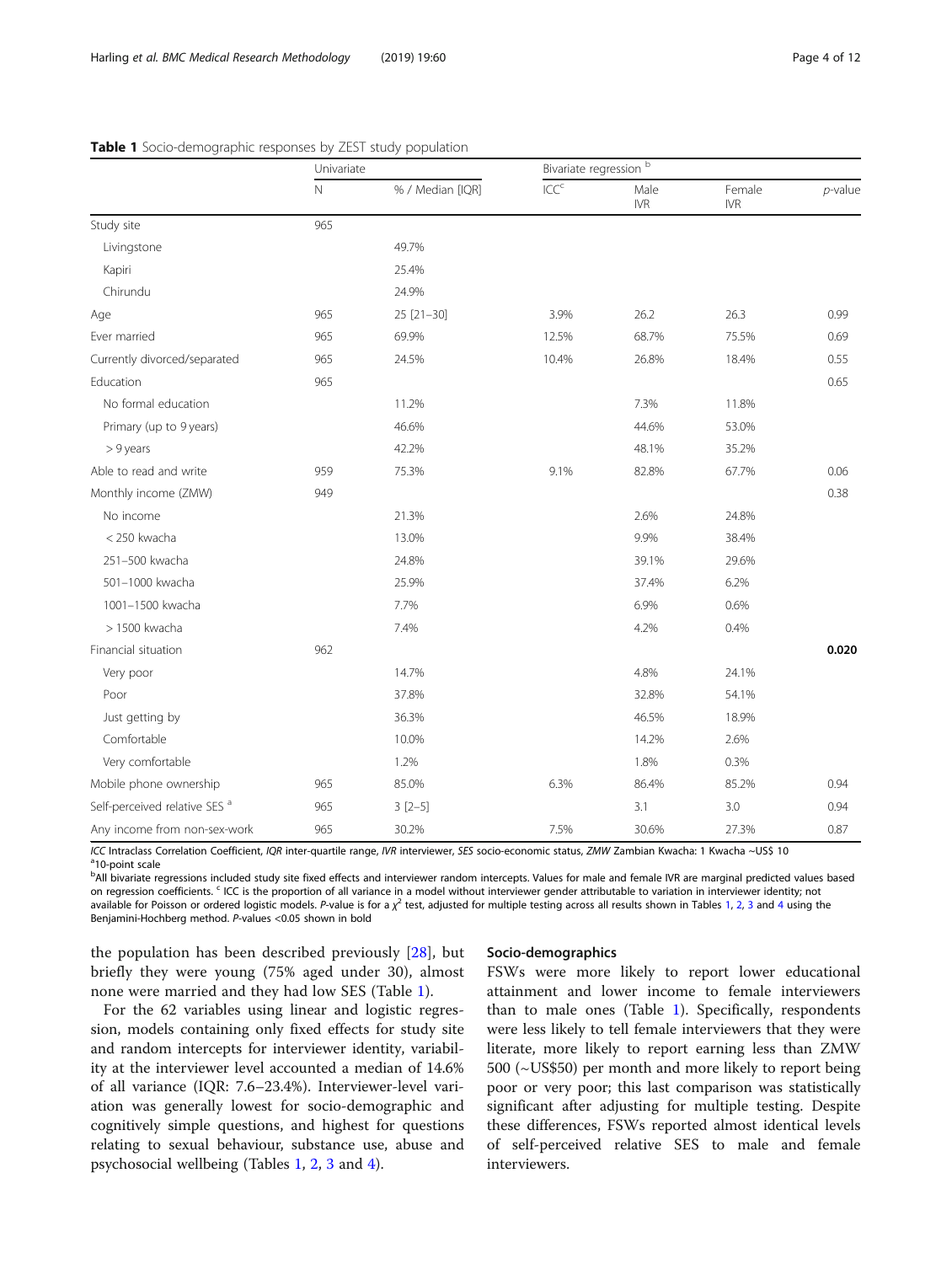# <span id="page-4-0"></span>Table 2 Sex work responses by ZEST study population

|                                                              | Univariate |                  |                  | Bivariate regression <sup>a</sup> |                      |            |  |
|--------------------------------------------------------------|------------|------------------|------------------|-----------------------------------|----------------------|------------|--|
|                                                              | Ν          | % / Median [IQR] | ICC <sup>b</sup> | Male<br><b>IVR</b>                | Female<br><b>IVR</b> | $p$ -value |  |
| Age at first sex for money                                   | 949        | 19 [17-21]       | 1.6%             | 19.8                              | 19.0                 | 0.38       |  |
| Condoms available while working                              | 963        | 1.8%             |                  |                                   |                      | 0.26       |  |
| Never                                                        |            | 1.8%             |                  | 1.2%                              | 2.1%                 |            |  |
| Seldom                                                       |            | 4.6%             |                  | 3.2%                              | 5.3%                 |            |  |
| Sometimes                                                    |            | 62.7%            |                  | 60.7%                             | 68.3%                |            |  |
| Often                                                        |            | 8.3%             |                  | 9.7%                              | 7.7%                 |            |  |
| Always                                                       |            | 22.6%            |                  | 25.1%                             | 16.6%                |            |  |
| Ask SWC to use a condom                                      | 963        |                  |                  |                                   |                      | 0.55       |  |
| Never                                                        |            | 3.8%             |                  | 2.2%                              | 4.0%                 |            |  |
| Seldom                                                       |            | 5.9%             |                  | 3.7%                              | 6.4%                 |            |  |
| Sometimes                                                    |            | 54.2%            |                  | 53.2%                             | 62.2%                |            |  |
| Often                                                        |            | 11.7%            |                  | 14.5%                             | 11.0%                |            |  |
| Always                                                       |            | 24.3%            |                  | 26.5%                             | 16.4%                |            |  |
| SWCs ask to use a condom                                     | 965        |                  |                  |                                   |                      | 0.49       |  |
| Never                                                        |            | 15.3%            |                  | 16.2%                             | 7.8%                 |            |  |
| Seldom                                                       |            | 18.2%            |                  | 24.7%                             | 15.8%                |            |  |
| Sometimes                                                    |            | 57.7%            |                  | 54.7%                             | 66.7%                |            |  |
| Often                                                        |            | 5.0%             |                  | 2.6%                              | 5.6%                 |            |  |
| Always                                                       |            | 3.7%             |                  | 1.8%                              | 4.1%                 |            |  |
| SWCs request that not to use a condom                        | 965        |                  |                  |                                   |                      | 0.46       |  |
| Never                                                        |            | 10.1%            |                  | 10.3%                             | 4.6%                 |            |  |
| Seldom                                                       |            | 13.8%            |                  | 19.1%                             | 10.9%                |            |  |
| Sometimes                                                    |            | 51.5%            |                  | 55.4%                             | 54.5%                |            |  |
| Often                                                        |            | 19.5%            |                  | 12.7%                             | 24.1%                |            |  |
| Always                                                       |            | 5.2%             |                  | 2.4%                              | 5.8%                 |            |  |
| ZMW price for vaginal sex with condom                        | 931        | 100 [50-150]     | 6.6%             | 101                               | 99                   | 0.95       |  |
| ZMW price for vaginal sex without condom                     | 883        | 150 [100-250]    | 7.0%             | 203                               | 177                  | 0.58       |  |
| ZMW price for anal sex with condom                           | 220        | 150 [70-200]     | 16.7%            | 146                               | 185                  | 0.65       |  |
| ZMW price for anal sex without condom                        | 213        | 200 [130-300]    | 14.8%            | 242                               | 263                  | 0.89       |  |
| Average nightly # of SWCs: other FSW                         | 954        | $4[3-5]$         | 18.9%            | 6.0                               | 11.2                 | 0.69       |  |
| Average nightly # of SWCs: respondent                        | 960        | $4[3-5]$         | 10.2%            | 4.0                               | 5.6                  | 0.58       |  |
| # of nightly SWCs use condom with                            | 941        | $2 [2-3]$        | 2.3%             | 2.4                               | 3.2                  | 0.49       |  |
| # of nightly SWCs do not use condom with                     | 940        | $1 [0-2]$        |                  | 1.4                               | 2.2                  | 0.40       |  |
| Unable to use condom when wanted to<br>with SWC in past 12 m | 962        | 75.6%            | 17.0%            | 74.0%                             | 82.6%                | 0.65       |  |
| Respondent asks SWC to share HIV status                      | 961        |                  |                  |                                   |                      | 0.38       |  |
| Never                                                        |            | 32.2%            |                  | 24.2%                             | 42.4%                |            |  |
| Seldom                                                       |            | 14.7%            |                  | 15.9%                             | 17.6%                |            |  |
| Sometimes                                                    |            | 41.6%            |                  | 46.4%                             | 33.8%                |            |  |
| Often                                                        |            | 5.7%             |                  | 6.5%                              | 3.2%                 |            |  |
| Always                                                       |            | 5.8%             |                  | 7.0%                              | 3.0%                 |            |  |
| SWCs ask respondent to share HIV status                      | 962        |                  |                  |                                   |                      | 0.95       |  |
| Never                                                        |            | 37.2%            |                  | 36.9%                             | 34.8%                |            |  |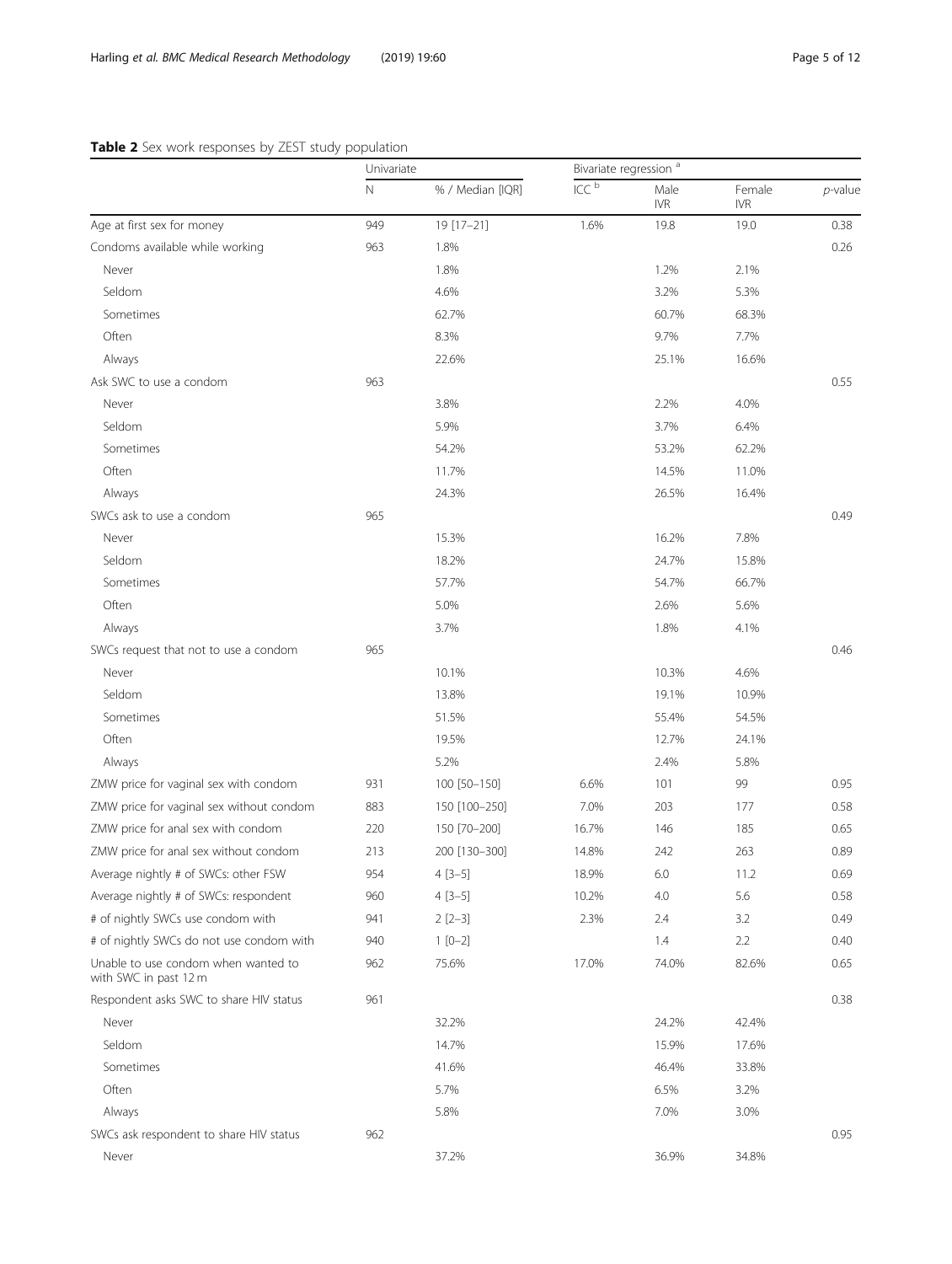#### Table 2 Sex work responses by ZEST study population (Continued)

|           | Univariate | Bivariate regression <sup>a</sup> |                  |             |               |            |  |  |
|-----------|------------|-----------------------------------|------------------|-------------|---------------|------------|--|--|
|           | N.         | % / Median [IQR]                  | ICC <sup>b</sup> | Male<br>IVR | Female<br>IVR | $p$ -value |  |  |
| Seldom    |            | 15.6%                             |                  | 18.6%       | 18.4%         |            |  |  |
| Sometimes |            | 40.5%                             |                  | 39.7%       | 41.5%         |            |  |  |
| Often     |            | 4.4%                              |                  | 3.2%        | 3.5%          |            |  |  |
| Always    |            | 2.3%                              |                  | 1.6%        | 1.8%          |            |  |  |

12 m 12 months, FSW female sex worker, ICC Intraclass Correlation Coefficient, IQR inter-quartile range, IVR interviewer, SWC sex work client, ZMW Zambian Kwacha: 1 Kwacha ~US\$ 10

<sup>a</sup> All bivariate regressions included study site fixed effects and interviewer random intercepts. Values for male and female IVR are marginal predicted values based on regression coefficients. <sup>b</sup> ICC is the proportion of all variance in a model without interviewer gender attributable to variation in interviewer identity; not available for Poisson or ordered logistic models.. P-value is for a  $\chi^2$  test, adjusted for multiple testing across all results shown in Tables [1,](#page-3-0) [2,](#page-4-0) [3](#page-6-0) and [4](#page-7-0) using the Benjamini-Hochberg method

#### Sex work

In the context of sex work, FSWs were non-significantly more likely to report they always asked clients to use condoms, and less likely to report that they frequently asked clients to disclose their HIV status, to male interviewers (Table [2\)](#page-4-0). Respondents told female interviewers that other FSWs had more clients per night than they did male interviewers, although much of this difference was due to a few outlying values for one interviewer.

#### Sexual behaviour and health

When discussing their sexual health and behaviour other than sex work, respondents reported very similar behaviours and beliefs to male and female interviewers (Table [3\)](#page-6-0).

One exception to this was that FSWs were non-significantly more likely to tell female interviewers that they were uncomfortable telling medical providers about sex work and that they felt judged by medical providers for doing sex work.

## Other HIV risk factors

Reporting patterns for substance use, FSW-empowerment and various psychosocial scales were very similar by interviewer (Table [4\)](#page-7-0). However, reporting of abuse varied substantially by interviewer gender. Specifically, FSWs reported non-significantly, but substantially, lower rates of lifetime childhood or adult physical abuse to female interviewers (over 20 percentage points difference), but similar rates of sexual abuse at both ages. When asked specifically about abuse in the past 12 months, respondents reported significantly higher rates of both physical and sexual abuse from sex work clients to female respondents, and correspondingly lower rates of abuse from their non-client partners. They were similarly far (over 30 percentage points) more likely to report having had sex with a client in the past 12 months because they were afraid to female interviewers (Fig. [1\)](#page-8-0). Additional adjustment for peer educator identity did substantively affect any of the above results (Additional file [1](#page-10-0): Table S3).

#### Associations

In regressions predicting recent HIV testing history at follow-up, we did not see any effect of adding interviewer random effects or respondent age to models of the primary ZEST study association, i.e. difference in testing rates by study arm (Table [5](#page-8-0)). Nor did we see any impact of accounting for interviewer identity on the association between history of sexual abuse and recent HIV testing at 1 month. However at 4 months, sexual abuse was significantly associated with not testing when no adjustment was made for interviewer identity, but this became non-significant after including interviewer random effects. Including interviewer gender did not affect our associations of interest, over and above interviewer random effects.

# Discussion

In this analysis of data from an HIV self-test trial among FSWs in three Zambian border towns, we show that interviewers often substantially affected what respondents reported regarding their lives, in particular their psychological wellbeing and experiences of violence. In the context of 16 interviewers each conducting at least 60 interviews, an average of one-sixth of all variance in question responses was observed at the interviewer level, even after accounting for study site. This interviewer-level variance rose to almost one-third for questions about psychological ill-health and violence, despite the prevalence of both being very high and careful interviewer training [[27](#page-11-0)]. These variations fed through in some cases to measures of association, i.e., failing to account for interviewer effects led to different coefficient estimates in regression models.

The importance of interviewer variation has long been recognized in the survey design and analysis literature [[12](#page-11-0), [19](#page-11-0), [31\]](#page-11-0) and our findings reinforce the importance of interviewers for measures of prevalence. Our findings support particularly strong interviewer effects for sensitive topics, notably physical and sexual abuse, and subjective ones, such as depression, social support and self-efficacy. For example, for the question "In the past 12 months, has a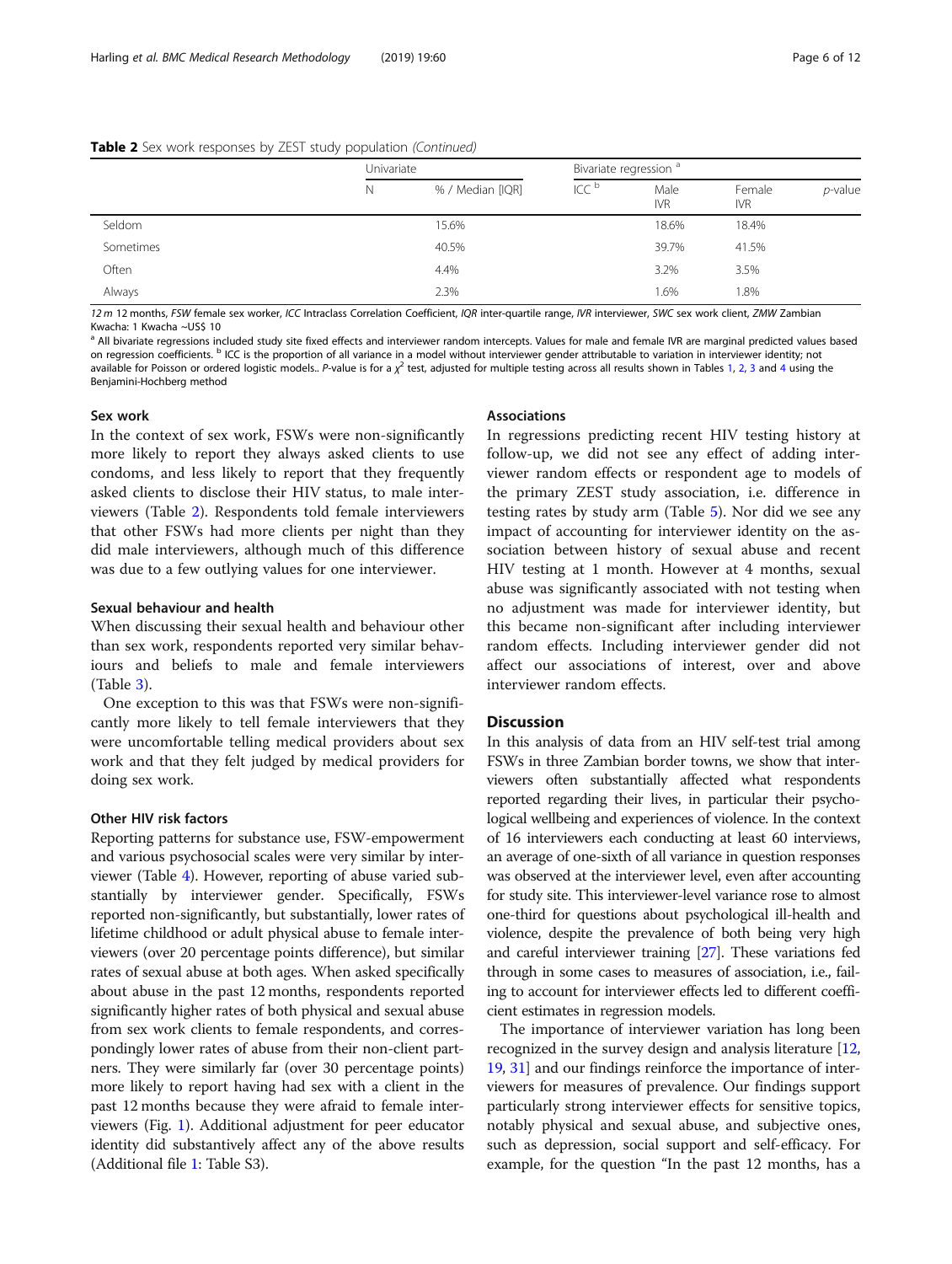# <span id="page-6-0"></span>Table 3 Sexual health responses by ZEST study population

|                                                            | Univariate  |                  |                    | Bivariate regression <sup>b</sup> |                      |            |
|------------------------------------------------------------|-------------|------------------|--------------------|-----------------------------------|----------------------|------------|
|                                                            | $\mathbb N$ | % / Median [IQR] | $ICC$ <sup>c</sup> | Male<br><b>IVR</b>                | Female<br><b>IVR</b> | $p$ -value |
| Age at first sex                                           | 960         | $16$ [15-18]     | 1.6%               | 16.2                              | 16.2                 | 1.00       |
| Ever been pregnant                                         | 965         | 83.8%            | 2.3%               | 86.3%                             | 81.1%                | 0.40       |
| Number of pregnancies                                      | 809         | $2[1-3]$         |                    | 2.1                               | 2.2                  | 0.69       |
| Number of living children                                  | 803         | $1[1-2]$         |                    | 1.6                               | 1.8                  | 0.59       |
| Ever had unwanted pregnancy                                | 809         | 61.7%            | 12.2%              | 60.2%                             | 65.4%                | 0.84       |
| Of which, trying to avoid pregnancy at the time            | 497         | 45.5%            | 19.5%              | 43.0%                             | 47.9%                | 0.89       |
| Ever ended a pregnancy                                     | 809         | 47.7%            | 20.6%              | 44.1%                             | 53.2%                | 0.76       |
| Currently using family planning                            | 964         | 75.9%            | 11.6%              | 79.3%                             | 75.8%                | 0.87       |
| Has a primary partner                                      | 964         | 59.8%            | 2.2%               | 60.4%                             | 59.3%                | 0.94       |
| Partner knows about sex work                               | 572         | 16.9%            | 15.0%              | 27.2%                             | 23.5%                | 0.89       |
| Condom use with primary partner                            | 574         |                  |                    |                                   |                      | 0.76       |
| Never                                                      |             | 37.3%            |                    | 40.2%                             | 33.7%                |            |
| Seldom                                                     |             | 10.1%            |                    | 11.9%                             | 11.4%                |            |
| Sometimes                                                  |             | 39.7%            |                    | 38.7%                             | 43.1%                |            |
| Often                                                      |             | 2.8%             |                    | 2.1%                              | 2.6%                 |            |
| Always                                                     |             | 10.1%            |                    | 7.1%                              | 9.2%                 |            |
| Likelihood HIV-positive <sup>a</sup>                       | 956         | $5[4-6]$         | 8.0%               | 4.9                               | 5.4                  | 0.55       |
| Likelihood will contract HIV in the next year <sup>a</sup> | 947         | $6[5-8]$         | 6.3%               | 5.9                               | 5.9                  | 1.00       |
| Likelihood woman acquires HIV from single act <sup>a</sup> | 957         | $8[5 - 10]$      | 22.6%              | 7.6                               | 6.7                  | 0.51       |
| How likely to take actions to reduce risk of HIV           | 962         |                  |                    |                                   |                      | 0.76       |
| Very likely                                                |             | 58.7%            |                    | 57.3%                             | 66.3%                |            |
| Somewhat likely                                            |             | 30.9%            |                    | 33.6%                             | 27.6%                |            |
| Unlikely                                                   |             | 5.8%             |                    | 5.2%                              | 3.6%                 |            |
| Very unlikely                                              |             | 4.6%             |                    | 3.8%                              | 2.5%                 |            |
| Estimated proportion of FSW living with HIV <sup>a</sup>   | 937         | $7[6-9]$         | 5.8%               | 7.1                               | 7.2                  | 0.86       |
| Estimated proportion of SWC living with HIV a              | 935         | $8[5-9]$         | 4.0%               | 7.2                               | 7.2                  | 0.99       |
| Knows HIV status of primary partner                        | 574         | 42.0%            | 9.3%               | 40.2%                             | 43.0%                | 0.92       |
| Ever tested for HIV                                        | 958         | 79.3%            | 16.3%              | 84.3%                             | 78.8%                | 0.75       |
| Months since most recent HIV test                          | 752         | $6[4-12]$        | 6.3%               | 14.1%                             | 9.8%                 | 0.46       |
| Received results of most recent HIV test                   | 745         | 92.3%            | 14.4%              | 94.1%                             | 93.4%                | 0.95       |
| Needed healthcare but unable to access in past 12 m        | 963         | 36.8%            | 12.7%              | 35.7%                             | 36.1%                | 0.99       |
| Comfortable telling medical provider about sex work        | 963         | 69.1%            | 16.8%              | 73.9%                             | 65.9%                | 0.69       |
| Feel medical provider judges for sex work                  | 961         | 36.2%            | 29.3%              | 24.1%                             | 47.5%                | 0.38       |
| Ever been tested for STIs                                  | 964         | 49.1%            | 0.2%               | 50.0%                             | 48.5%                | 0.87       |
| Months since most recent STI test                          | 471         | $6[3-12]$        | 7.7%               | 12.2                              | 9.9                  | 0.69       |

FSW female sex worker, ICC Intraclass Correlation Coefficient, IQR inter-quartile range, IVR interviewer, SWC sex work client, ZMW Zambian Kwacha: 1 Kwacha  $~v$ US\$ 10

<sup>a</sup>10-point scale<br><sup>b</sup>All bivariate regressions included study site fixed effects and interviewer random intercepts. Values for male and female IVR are marginal predicted values based on regression coefficients. <sup>c</sup> ICC is the proportion of all variance in a model without interviewer gender attributable to variation in interviewer identity; not available for Poisson or ordered logistic models.. P-value is for a  $\chi^2$  test, adjusted for multiple testing across all results shown in Tables [1,](#page-3-0) [2,](#page-4-0) 3 and [4](#page-7-0) using the Benjamini-Hochberg method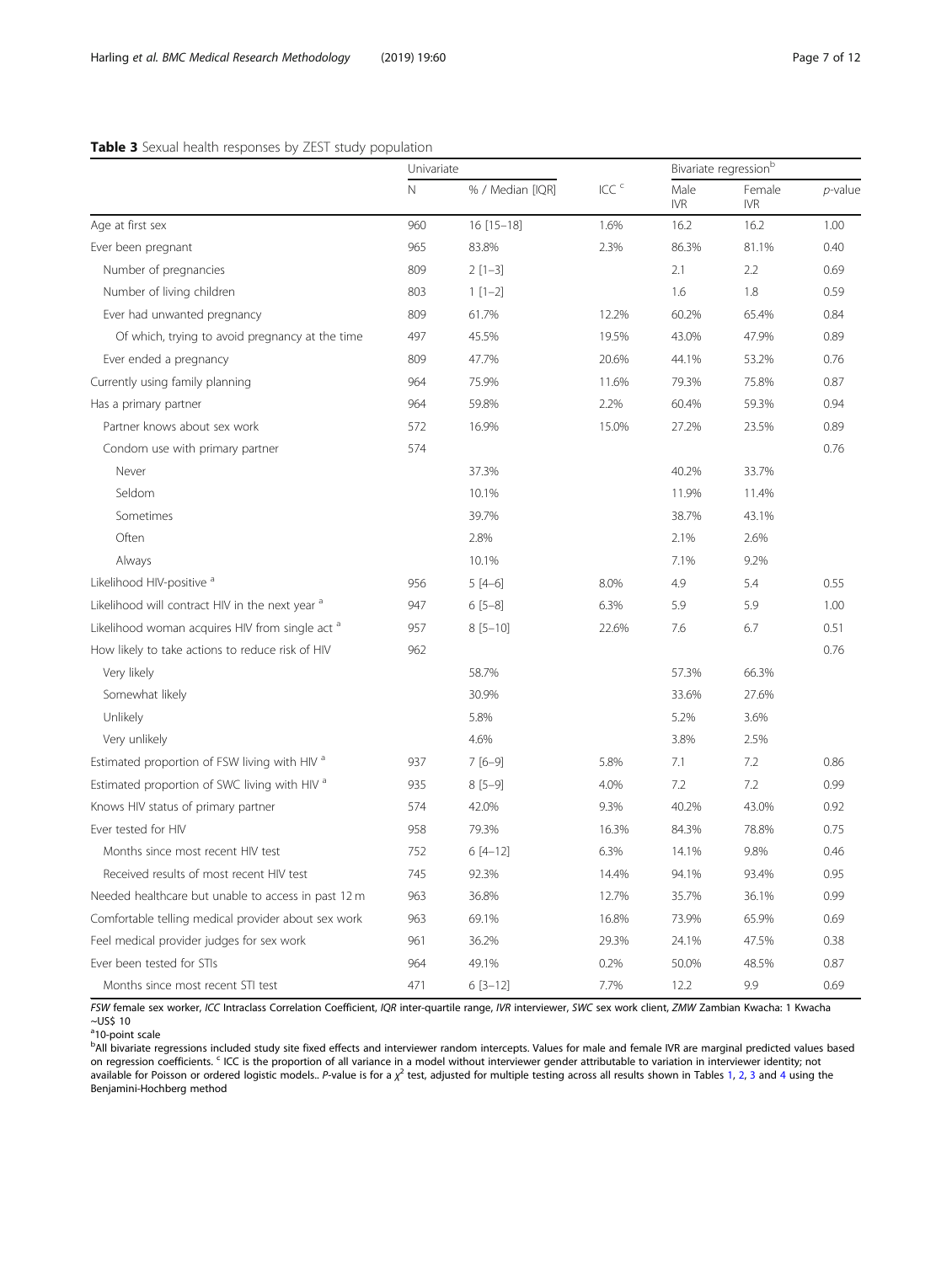# <span id="page-7-0"></span>Table 4 Other HIV risk factor responses by ZEST study population

|                                                                | Univariate |                  |                  | Bivariate regression <sup>a</sup> |                      |         |
|----------------------------------------------------------------|------------|------------------|------------------|-----------------------------------|----------------------|---------|
|                                                                | Ν          | % / Median [IQR] | ICC <sub>p</sub> | Male<br><b>IVR</b>                | Female<br><b>IVR</b> | p-value |
| Any physical abuse as child (age $<$ 15)                       | 964        | 61.0%            | 29.4%            | 74.0%                             | 52.4%                | 0.46    |
| Any physical abuse as adult (age 15+)                          | 965        | 64.8%            | 19.9%            | 76.2%                             | 54.4%                | 0.26    |
| Of which, from SWC                                             | 625        | 25.0%            | 27.6%            | 17.7%                             | 28.8%                | 0.65    |
| Any physical abuse in past 12 m                                | 964        | 51.1%            | 20.0%            | 49.8%                             | 55.7%                | 0.87    |
| Of which, from SWC                                             | 494        | 53.6%            | 36.6%            | 36.6%                             | 79.4%                | 0.02    |
| Of which, from partner                                         | 520        | 65.6%            | 35.1%            | 80.8%                             | 42.4%                | 0.06    |
| Any sexual abuse as child (age $<$ 15)                         | 963        | 35.5%            | 19.7%            | 36.9%                             | 32.7%                | 0.89    |
| Any adult sexual abuse (age 15+)                               | 965        | 44.7%            | 8.6%             | 45.6%                             | 43.4%                | 0.94    |
| Of which, from SWC                                             | 431        | 32.0%            | 10.8%            | 28.0%                             | 36.3%                | 0.67    |
| Any sexual abuse in past 12 m                                  | 964        | 46.6%            | 23.6%            | 41.9%                             | 54.1%                | 0.69    |
| Of which, from SWC                                             | 450        | 60.4%            | 39.1%            | 41.9%                             | 83.7%                | 0.001   |
| Of which, from partner                                         | 450        | 42.4%            | 43.7%            | 53.2%                             | 22.8%                | 0.46    |
| Had sex because afraid in past 12 m                            | 965        | 60.7%            | 29.8%            | 55.8%                             | 70.1%                | 0.58    |
| Of which, with SWC                                             | 586        | 59.0%            | 37.9%            | 45.5%                             | 76.5%                | 0.04    |
| Of which, with partner                                         | 586        | 44.7%            | 37.9%            | 51.8%                             | 29.0%                | 0.55    |
| Frequency of alcohol consumption                               | 963        |                  |                  |                                   |                      | 0.76    |
| Never                                                          |            | 9.7%             |                  | 9.3%                              | 6.8%                 |         |
| Monthly or less                                                |            | 4.6%             |                  | 4.5%                              | 3.5%                 |         |
| 2-4 times/month                                                |            | 10.8%            |                  | 11.2%                             | 9.1%                 |         |
| 2-3 times/week                                                 |            | 28.6%            |                  | 31.5%                             | 29.0%                |         |
| 4+ times/week                                                  |            | 46.4%            |                  | 43.5%                             | 51.7%                |         |
| Frequency of having $\geq$ 6 drinks in a night                 | 869        |                  |                  |                                   |                      | 0.99    |
| Never                                                          |            | 4.3%             |                  | 3.3%                              | 3.2%                 |         |
| Monthly or less                                                |            | 5.5%             |                  | 4.5%                              | 4.5%                 |         |
| 2-4 times/month                                                |            | 7.4%             |                  | 6.5%                              | 6.4%                 |         |
| 2-3 times/week                                                 |            | 40.7%            |                  | 44.2%                             | 44.0%                |         |
| 4+ times/week                                                  |            | 42.1%            |                  | 41.4%                             | 41.8%                |         |
| Taken any intoxicating substance in past 12 months             | 963        | 28.3%            | 15.7%            | 24.4%                             | 28.5%                | 0.87    |
| Taken any non-prescription injected drugs in the past 12 m     | 963        | 4.0%             | 33.1%            | 1.2%                              | 5.7%                 | 0.19    |
| Ever harassed by police                                        | 963        | 31.4%            | 4.1%             | 28.7%                             | 33.9%                | 0.67    |
| Ever arrested/incarcerated                                     | 964        | 28.5%            | 11.1%            | 21.4%                             | 36.3%                | 0.26    |
| Stood up to someone to help a fellow FSW in past 12 m          | 965        | $0.0\%$          | 24.3%            | 83.1%                             | 83.8%                | 0.99    |
| Attended a public event where identifiable as FSW in past 12 m | 964        | 41.5%            | 29.9%            | 35.6%                             | 50.0%                | 0.67    |
| Feels strong sense of unity with FSWs in general               | 963        | 20.4%            |                  | 18.7%                             | 16.9%                | 0.94    |
| PHQ-9 raw score (range 0 to 27)                                | 930        | $9[6-13]$        | 37.0%            | 9.4                               | 10.7                 | 0.79    |
| HIV stigma scale raw score (range 0-9)                         | 946        | $1[0-1]$         | 9.0%             | 1.0                               | 0.6                  | 0.38    |
| Adapted FSSQ scale raw score (range 0-30)                      | 956        | $8[3-13]$        | 27.5%            | 8.6                               | 9.3                  | 0.89    |
| Generalized self-efficacy raw score (range 10-40)              | 932        | 32.5 [27-38]     | 34.5%            | 30.7                              | 32.8                 | 0.67    |

12 m 12 months, FSSQ Duke-UNC Functional Social Support Questionnaire, FSW female sex worker, ICC Intraclass Correlation Coefficient, IQR inter-quartile range, IVR inter-quartile range, IVR interviewer, PHQ-9 Patient Healt IVR interviewer, PHQ-9 Patient Health Questionnaire-9, SWC sex work client<br><sup>a</sup> All bivariate regressions included study site fixed effects and interviewer random intercepts. Values for male and female IVR are marginal pred

on regression coefficients. <sup>b</sup> ICC is the proportion of all variance in a model without interviewer gender attributable to variation in interviewer identity; not available for Poisson or ordered logistic models.. P-value is for a  $\chi^2$  test, adjusted for multiple testing across all results shown in Tables [1,](#page-3-0) [2,](#page-4-0) [3](#page-6-0) and 4 using the Benjamini-Hochberg method. P-values <0.05 shown in bold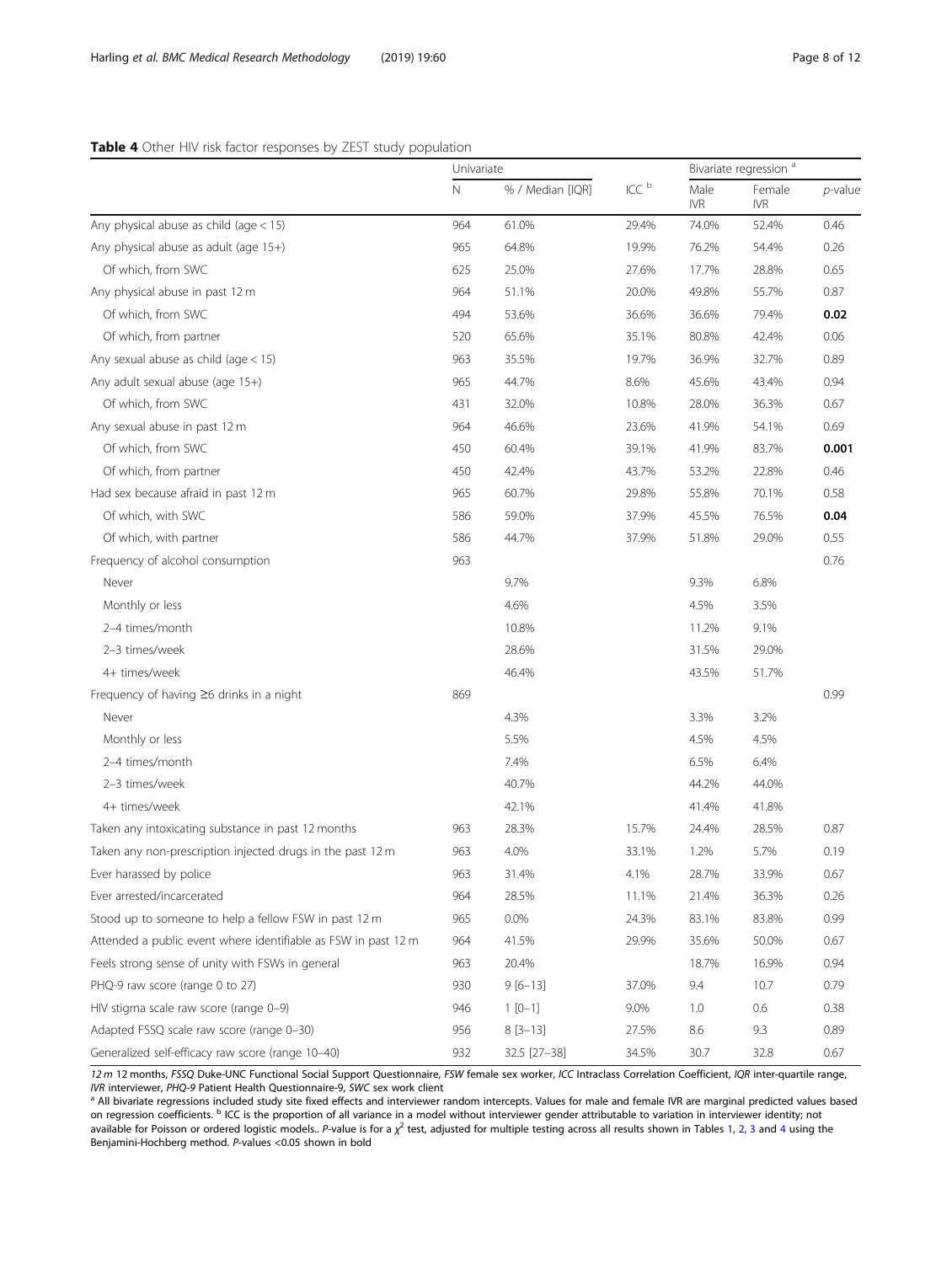<span id="page-8-0"></span>

# Table 5 Impact of interviewer identity on associations between baseline covariates and HIV testing history in ZEST trial

|                             | Month 1 follow-up, tested in past 30 days |                 |      |                 |      |                 |      |                 | Month 4 follow-up, tested in past 30 days |                 |      |                 |
|-----------------------------|-------------------------------------------|-----------------|------|-----------------|------|-----------------|------|-----------------|-------------------------------------------|-----------------|------|-----------------|
| 1. No covariates            |                                           |                 |      |                 |      |                 |      |                 |                                           |                 |      |                 |
| Study arm A                 | 1.00                                      |                 | 1.00 |                 | 1.00 |                 | 1.00 |                 | 1.00                                      |                 | 1.00 |                 |
| Study arm B                 | 1.07                                      | $[1.02 - 1.12]$ | 1.07 | $[0.94 - 1.21]$ | 1.07 | $[0.95 - 1.20]$ | 1.11 | $[1.03 - 1.21]$ | 1.13                                      | $[0.98 - 1.31]$ | 1.14 | $[0.98 - 1.31]$ |
| Study arm C                 | 0.95                                      | $[0.89 - 1.01]$ | 0.95 | $[0.84 - 1.07]$ | 0.94 | $[0.85 - 1.05]$ | 1.06 | $[0.97 - 1.15]$ | 1.07                                      | $[0.95 - 1.21]$ | 1.08 | $[0.96 - 1.22]$ |
| Female vs. male interviewer |                                           |                 |      |                 | 0.97 | $[0.91 - 1.04]$ |      |                 |                                           |                 | 1.39 | $[0.70 - 2.73]$ |
| Interviewer random effects  |                                           |                 | Yes  |                 | Yes  |                 |      |                 | Yes                                       |                 | Yes  |                 |
| 2. Age                      |                                           |                 |      |                 |      |                 |      |                 |                                           |                 |      |                 |
| $18 - 24$                   | 1.00                                      |                 | 1.00 |                 | 1.00 |                 | 1.00 |                 | 1.00                                      |                 | 1.00 |                 |
| $25 - 29$                   | 0.96                                      | $[0.92 - 1.02]$ | 0.96 | $[0.91 - 1.03]$ | 0.96 | $[0.91 - 1.03]$ | 1.00 | $[0.93 - 1.08]$ | 1.01                                      | $[0.93 - 1.10]$ | 1.01 | $[0.93 - 1.10]$ |
| $30 - 34$                   | 0.94                                      | $[0.88 - 1.01]$ | 0.94 | $[0.87 - 1.02]$ | 0.94 | $[0.87 - 1.02]$ | 0.99 | $[0.91 - 1.08]$ | 0.97                                      | $[0.91 - 1.04]$ | 0.97 | $[0.91 - 1.04]$ |
| $35+$                       | 0.94                                      | $[0.87 - 1.01]$ | 0.94 | $[0.85 - 1.03]$ | 0.94 | $[0.85 - 1.03]$ | 0.92 | $[0.81 - 1.05]$ | 0.91                                      | $[0.80 - 1.03]$ | 0.91 | $[0.80 - 1.03]$ |
| Female vs. male interviewer |                                           |                 |      |                 | 0.97 | $[0.91 - 1.04]$ |      |                 |                                           |                 | 1.39 | $[0.70 - 2.74]$ |
| Interviewer random effects  |                                           |                 | Yes  |                 | Yes  |                 |      |                 | Yes                                       |                 | Yes  |                 |
| 3. Sexual abuse             |                                           |                 |      |                 |      |                 |      |                 |                                           |                 |      |                 |
| Any sexual abuse as adult   | 1.01                                      | $[0.97 - 1.06]$ | 1.01 | $[0.97 - 1.06]$ | 1.01 | $[0.97 - 1.06]$ | 0.92 | $[0.86 - 0.98]$ | 0.98                                      | $[0.90 - 1.05]$ | 0.97 | $[0.90 - 1.05]$ |
| Female vs. male interviewer |                                           |                 |      |                 | 0.97 | $[0.91 - 1.04]$ |      |                 |                                           |                 | 1.38 | $[0.70 - 2.72]$ |
| Interviewer random effects  |                                           |                 | Yes  |                 | Yes  |                 |      |                 | Yes                                       |                 | Yes  |                 |

This table summarizes results from 18 regressions (nine for each outcome). Full regression output is provided in Additional file [1](#page-10-0): Table S2 All regressions are generalized linear models with a Poisson distribution and log link, and robust standard errors. All contain fixed effects for study arm (even when not shown here) and site. Month  $1 N = 884$ ; month  $4 N = 892$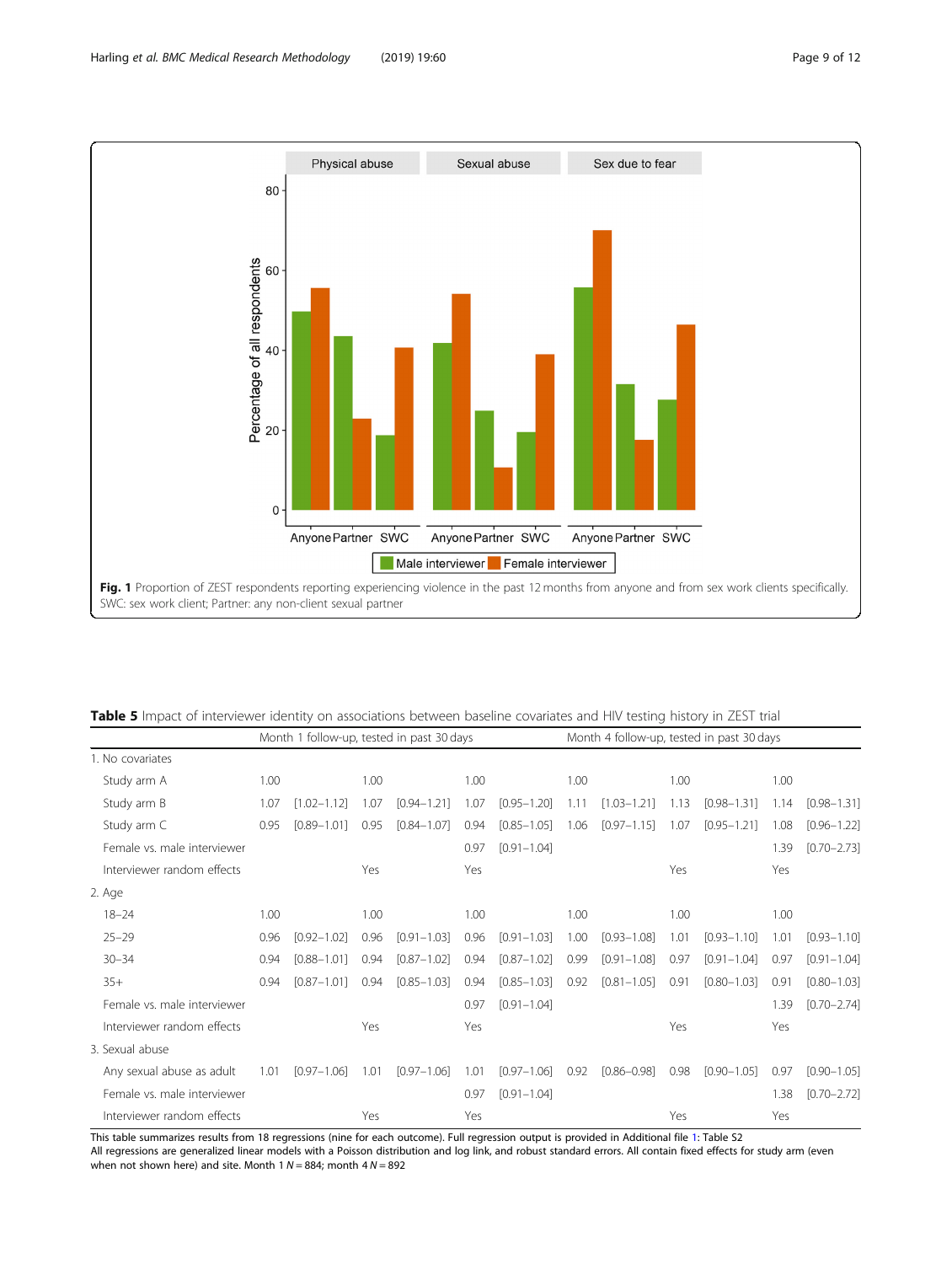sexual partner ever physically forced you to have sex when you did not want to?", the proportion of each interviewer's 60 respondents answering in the affirmative varied from 13 to 97%. This occurred despite the two interviewers with the most extreme proportions working in the same town, and thus theoretically interviewing fully exchangeable respondents.

The potential impact of interviewer variation can be minimized by careful training in question presentation, and monitoring of response patterns by interviewer identity during study conduct (with feedback of these findings to the field teams). Other potentially useful steps include matching interviewers and respondents by age and gender, and providing support for interviewers in managing their own distress in hearing reports of violence or other hardship [[23\]](#page-11-0). When interviewer-level variance is anticipated, it is also preferable to have a large number of interviewers doing few interviews, rather than a few interviewers doing many; this both reduces the burden on interviewers, and avoids outlying interviewers from having oversized impacts [[32](#page-11-0)].

Despite the substantial variance in responses at the interviewer level, interviewers' gender was associated with relatively few variables. There were substantive (i.e., more than 10 percentage points), if non-significant, differences by gender-of-interviewer for several variables and significant differences for two question topics: SES and sex-work related violence. We were unable to determine in this analysis whether the gender-of-interviewer differences seen reflect social distance or social desirability, since there was no variation in respondent gender. However, our finding that the largest gender-of-interviewer effects exist for topics which have substantial gender components (i.e., SES and IPV) provides support for social role theory. Specifically, FSWs reported having lower SES and more recent sex-work related IPV to female interviewers. This was in contrast to almost no reporting difference for questions such as age, marital status, pregnancy history and perceived risk of being HIV-positive. These findings highlight that, while matching interviewers and respondents on key characteristics may not be feasible, the influence of interviewer-respondent dyad characteristics should evaluated for analysis on topics with strong social role expectations, such as gender-based violence and economic behaviour.

We also showed that the association between two self-reported variables can be confounded by interviewers. In our analysis, recent HIV testing behaviour was significantly negatively associated with both past physical and sexual abuse when we did not include interviewer identity in our models, but this association was attenuated and rendered non-significnat by including interviewer-level random effects. In order for interviewers to have such an effect, both exposure and

outcome must be susceptible to interviewer influence. This is clearly the case when both variables are self-reported, but can also arise when interviewers are also asking individuals to take a test – a topic that has been substantively investigated in the context of HIV testing within population studies [\[33,](#page-11-0) [34\]](#page-11-0). Our results highlight the need to consider interviewer identity as a possible confounder in associational as well as prevalence analyses.

Given that much of the data in this study is self-reported, it is difficult to know which interviewers are receiving the "truer" responses and thus which results to act on. In this population, for example, even based on responses to male interviewers respondents are poor and at substantial risk for IPV: median income is under \$600 per annum, half the Zambian average, and over 40% reported each of: physical abuse; sexual abuse; and having had sex when they did not want to because they were afraid in the past 12 months. There is clearly a substantial public health concern whichever values are closer to reality. However, in some other settings, the level of impact interviewer gender had in this study may be sufficient to provide conflicting results – with male interviewers finding a substantial health risk but female interviewers only a limited one, or vice versa.

#### Strengths and limitations

Our results should be interpreted in the light of various strengths and limitations. The underlying ZEST study comprised almost 1000 FSWs who were part of a population with relatively little experience of engaging with researchers, which should minimize respondent learning effects in terms of intentional mis-reporting. However, this may also have led to respondents misunderstanding questions they had not previously considered in a systematic fashion.

Since all ZEST participants were women, we are unable to differentiate whether the gender effects we saw reflected gender-of-interviewer effects or gender-homophily of interviewer-respondent dyads. Our ability to generalize from the ZEST study population to others is also somewhat limited: it is hard to know whether FSWs in more cosmopolitan settings, or women more generally in Zambia or sub-Saharan Africa (including those engaging in informal sex work), would have been similarly affected by interviewer characteristics. Nevertheless, our key findings that interviewers can generate substantial, systematic differences in item response patterns, even when randomly assigned to respondents, are likely to be widely applicable.

Furthermore, we do not have sufficiently detailed information available on interviewer identities to determine whether interviewers varied systematically by gender on other characteristics, e.g. educational attainment, that might have affected their ability to elicit sensitive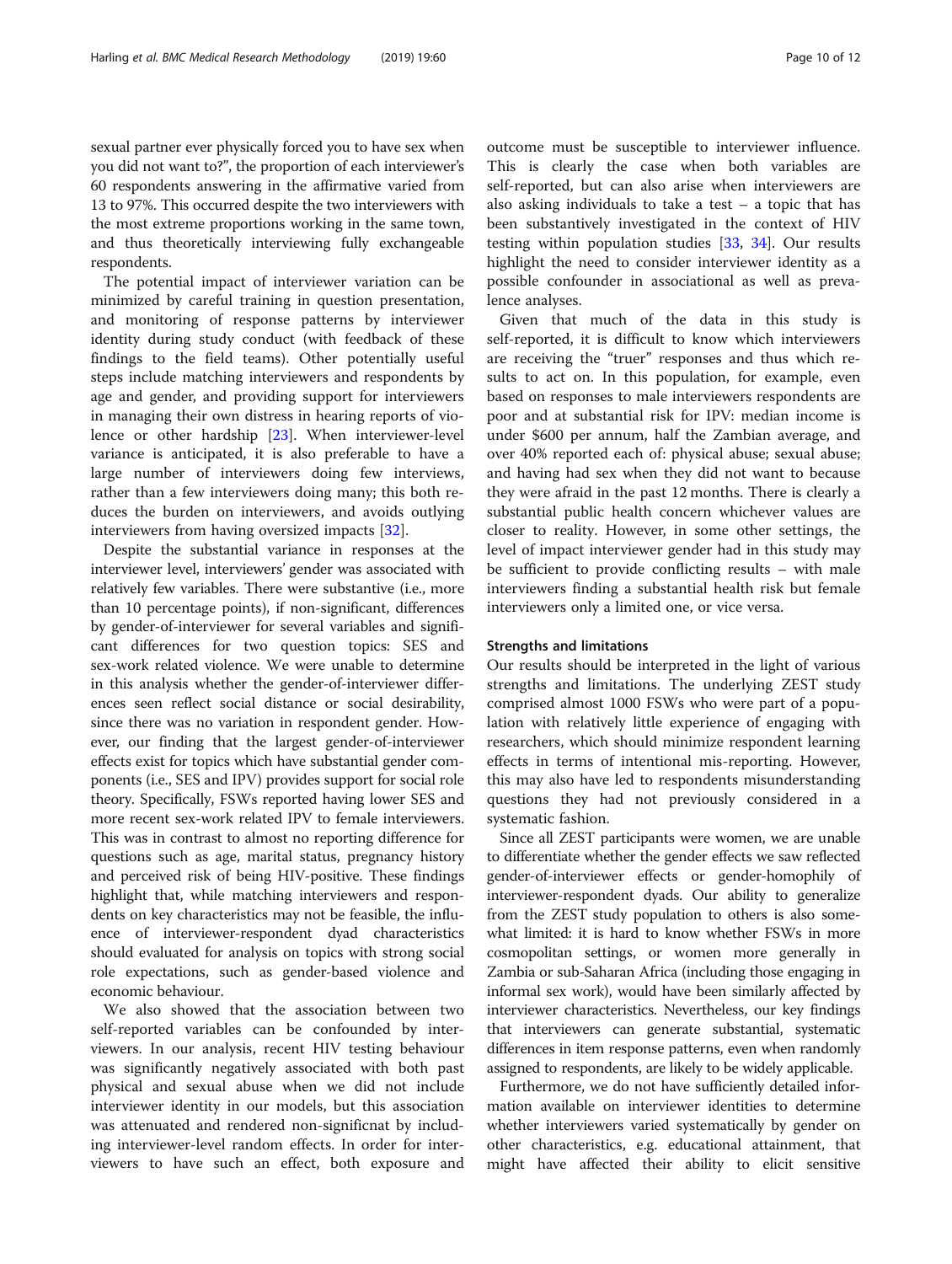<span id="page-10-0"></span>responses from respondents. Concern on this front is somewhat allayed by the very similar responses (and low ICC values) for less sensitive topics. Finally, the ZEST study did not include follow-up interviews on the topic of interviewer-respondent interaction, and thus we are not able to directly assess whether between-interviewer differences reflected true random difference or some combination of social distance, social desirability and social role.

## Conclusions

In a trial of HIV self-testing among FSWs in Zambian border towns, we found very high levels of interviewer-level variability in responses to sensitive questions. We also found some evidence of differential reports by interviewer gender for topics relating to gender roles, and demonstrated that interviewers influenced measures of association between a key risk factor, past sexual abuse, and the study's primary outcome, recent HIV testing at follow-up visits. This work highlights the importance of conducting careful interviewer training, and evaluating how responses vary by interviewer, for sensitive questions – especially when prevalence or association measures have policy relevance. It also underscores the importance of considering social distance between respondents and interviewers, especially for topics that are either highly stigmatized or have strong social role expectations.

# Additional file

[Additional file 1:](https://doi.org/10.1186/s12874-019-0703-2) Table S1. Regression forms for variables considered. Table S2. Impact of interviewer identity on associations between baseline covariates and HIV testing history in an HIV self-test trial amongst female sex workers in Zambia, full regression results. Table S3. Comparison of bivariate associations from hierarchical models containing random intercepts only for interviewers (two-level) or interviewers and peer educators (three-level). (PDF 120 kb)

#### Abbreviations

AIDS: Acquired Immunodeficiency Syndrome; CAPI: Computer-assisted personal interview; FSW: Female sex worker; GBV: Gender-based violence; HIV: Human Immunodeficiency virus; ICC: Intraclass correlation coefficient; IPV: Intimate partner violence; IQR: Interquartile range; SES: Socioeconomic status; USA: United States of America; ZEST: Zambian Peer Educators for HIV Self-Testing study; ZMW: Zambian Kwacha

#### Acknowledgements

We thank the participants of the ZEST study for their time and dedication to participating in this study. We also thank the research assistants who collected data for the ZEST study.

#### Funding

This study was funded by the International Initiative for Impact Evaluation (3ie). KFO was supported in part by NIAID T32AI007535 (PI: Seage). CEO was supported in part by NIDA T32DA013911 (PI: Flanigan) and NIMH R25MH083620 (PI: Nunn). GH and TB were supported in part by NICHD R01HD084233 (PIs: Bärnighausen and Tanser). TB was supported by the Alexander von Humboldt Foundation through the endowed Alexander von Humboldt Professorship funded by the German Federal Ministry of Education and Research, as well as by the Wellcome Trust, the European Commission, the Clinton Health Access Initiative, and NIAID R01AI124389 (PIs: Bärnighausen and Tanser), and D43TW009775 (PIs: Fawzi and

Bärnighausen). The funders had no role in study design, data collection and analysis, decision to publish, or preparation of the manuscript.

#### Availability of data and materials

All data is publicly available at an online data repository: [https://dataverse.](https://dataverse.harvard.edu/dataset.xhtml?persistentId=doi:10.7910/DVN/OCWCF5) [harvard.edu/dataset.xhtml?persistentId=doi:10.7910/DVN/OCWCF5](https://dataverse.harvard.edu/dataset.xhtml?persistentId=doi:10.7910/DVN/OCWCF5).

#### Authors' contributions

CEO and GH conceptualized and designed the analysis, with substantial contributions from TWB. MMC, MM, SC, CK and NK led the data collection process with support from CEO, KFO and LGB. GH conducted the analyses, summarized the results in tables and graphs and wrote the first draft of the paper. All authors contributed to the study design and interpretation, and final revisions to the text, and approved the final version.

#### Ethics approval and consent to participate

The study was reviewed by the Institutional Review Boards at the Harvard T.H. Chan School of Public Health in Boston, USA and ERES Converge in Lusaka, Zambia. Written informed consent was obtained from all participants.

#### Consent for publication

Not applicable.

#### Competing interests

The authors declare that they have no competing interests.

#### Publisher's Note

Springer Nature remains neutral with regard to jurisdictional claims in published maps and institutional affiliations.

#### Author details

<sup>1</sup>Institute for Global Health, University College London, London, UK <sup>2</sup>Department of Global Health, University of Washington, Seattle, WA, USA <sup>3</sup>Department of Epidemiology, Harvard T.H. Chan School of Public Health Boston, MA, USA. <sup>4</sup>Africa Health Research Institute, KwaZulu-Natal, South Africa. <sup>5</sup>John Snow, Inc, Lusaka, Zambia. <sup>6</sup>Heidelberg Institute of Global Health, Faculty of Medicine, University of Heidelberg, Heidelberg, Germany. <sup>7</sup> Francis I. Proctor Foundation, University of California, San Francisco, CA, USA 8 Department of Ophthalmology, University of California, San Francisco, CA, USA. <sup>9</sup>Department of Epidemiology and Biostatistics, University of California San Francisco, CA, USA.

# Received: 16 March 2018 Accepted: 6 March 2019

#### References

- 1. Tourangeau R, Yan T. Sensitive questions in surveys. Psychol Bull. 2007; 133:859–83.
- 2. Dijkstra W. How interviewer variance can bias the results of research on interviewer effects. Qual Quant. 1983;17:179–87.
- 3. West BT, Blom AG. Explaining interviewer effects: a research synthesis. J Survey Stat Method. 2016;5:175–211.
- 4. Tu S-H, Liao P-S. Social distance, respondent cooperation and item nonresponse in sex survey. Qual Quant. 2007;41:177–99.
- 5. Krumpal I. Determinants of social desirability bias in sensitive surveys: a literature review. Qual Quant. 2013;47:2025–47.
- 6. Diekman AB, Schneider MC. A social role theory perspective on gender gaps in political attitudes. Psychol Women Q. 2010;34:486–97.
- 7. Lipps O, Lutz G. Gender of Interviewer Effects in a Multi-topic Centralized CATI Panel Survey. Methods Data, Anal. 2017;11:67–86.
- 8. Paulhus DL. Socially desirable responding: The evolution of a construct. In: Braun HI, Jackson DN, Wiley DE, editors. The role of constructs in psychological and educational measurement. Mahwah: Lawrence Erlbaum Associates; 2002. p. 49–69.
- 9. Pollner M. The effects of interviewer gender in mental health interviews. J Nerv Ment Dis. 1998;186:369–73.
- 10. Nass C, Robles E, Heenan C, Bienstock H, Treinen M. Speech-based disclosure systems: effects of modality, gender of prompt, and gender of user. Int J Speech Technol. 2003;6:113–21.